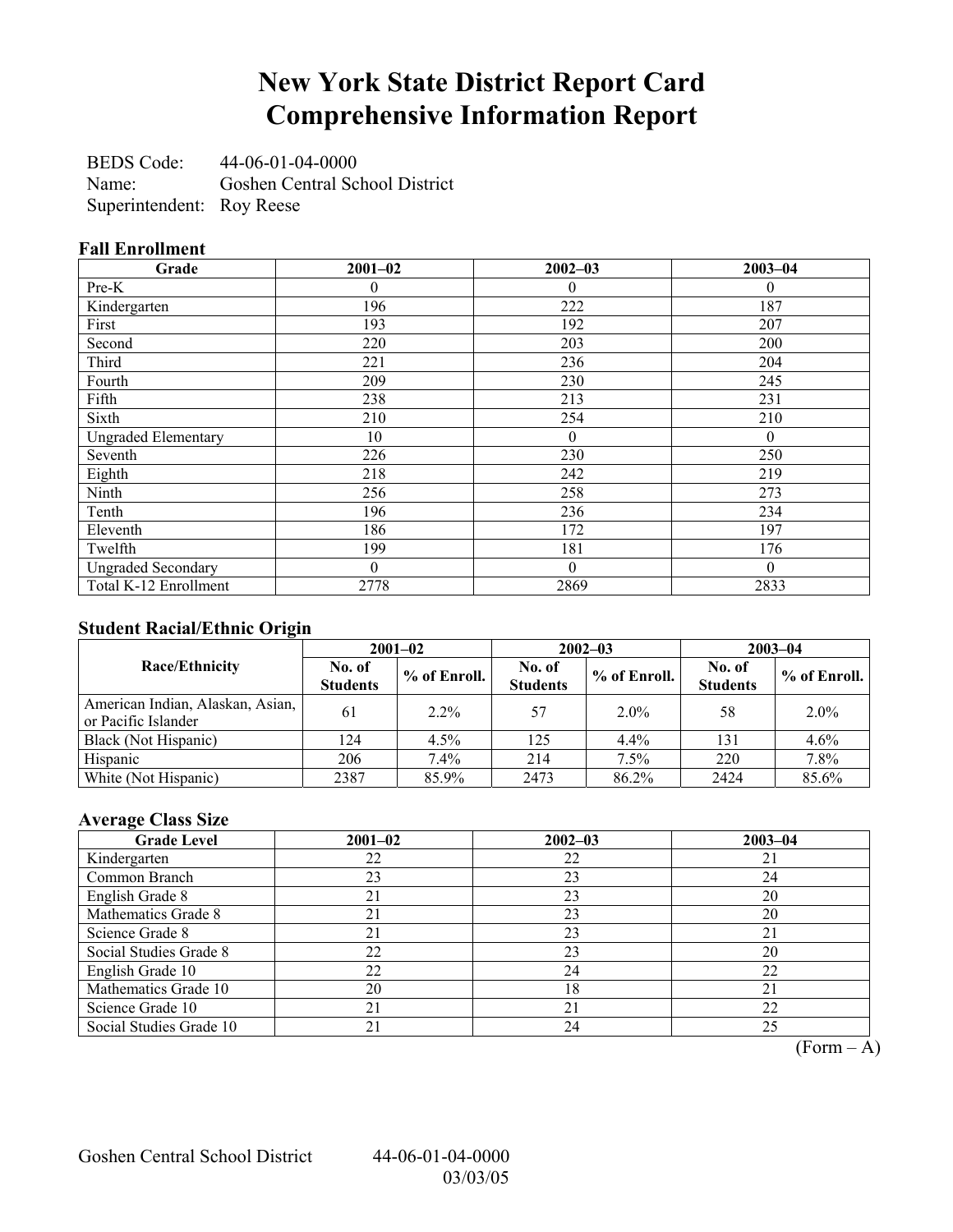#### **District Need to Resource Capacity Category**

| <b>N/RC Category</b> | <b>Description</b>                                                                                 |
|----------------------|----------------------------------------------------------------------------------------------------|
|                      | This is a school district with average student needs in relation to<br>district resource capacity. |

### **Similar School Group and Description**

| <b>Similar School Group</b> | <b>Description</b> |
|-----------------------------|--------------------|
| NA                          | <b>NA</b>          |

All schools within the same N/RC category are divided into three similar school groups defined by the percentage of students in the school who are eligible for the free-lunch program and/or who are limited English proficient (also known as English language learners).

#### **Student Demographics Used To Determine Similar Schools Group**

| $\epsilon$                        | $2001 - 02$ |         |       | $2002 - 03$ |       | $2003 - 04$ |  |
|-----------------------------------|-------------|---------|-------|-------------|-------|-------------|--|
|                                   | Count       | Percent | Count | Percent     | Count | Percent     |  |
| <b>Limited English Proficient</b> | 47          | $.7\%$  |       | $.8\%$      | 36    | $1.3\%$     |  |
| <b>Eligible for Free Lunch</b>    | 235         | 8.5%    | 228   | $8.0\%$     | 179   | $6.3\%$     |  |

#### **Attendance and Suspension**

|                               | $2000 - 01$     |         |                 | $2001 - 02$ | $2002 - 03$     |         |
|-------------------------------|-----------------|---------|-----------------|-------------|-----------------|---------|
|                               | No. of          | $%$ of  | No. of          | $%$ of      | No. of          | $%$ of  |
|                               | <b>Students</b> | Enroll. | <b>Students</b> | Enroll.     | <b>Students</b> | Enroll. |
| <b>Annual Attendance Rate</b> |                 | 95.1%   |                 | 96.6%       |                 | 95.0%   |
| <b>Student Suspensions</b>    | 61              | 2.3%    |                 | 3.5%        | 96              | $3.4\%$ |

### **Student Socioeconomic and Stability Indicators**

#### **(Percent of Enrollment)**

|                          | $2001 - 02$ | $2002 - 03$ | $2003 - 04$ |
|--------------------------|-------------|-------------|-------------|
| <b>Reduced Lunch</b>     | $3.8\%$     | 5.1%        | 3.5%        |
| <b>Public Assistance</b> | NΑ          | NA          | NA          |
| <b>Student Stability</b> | NΑ          | NA          | NΑ          |

| <b>Staff Counts</b>                   |             |  |  |  |  |
|---------------------------------------|-------------|--|--|--|--|
| <b>Staff</b>                          | $2003 - 04$ |  |  |  |  |
| <b>Total Teachers</b>                 | 218         |  |  |  |  |
| <b>Total Other Professional Staff</b> | 26          |  |  |  |  |
| <b>Total Paraprofessionals</b>        | 43          |  |  |  |  |
| Teaching Out of Certification*        |             |  |  |  |  |

\*Teaching out of certification more than on an incidental basis.

 $(Form - B)$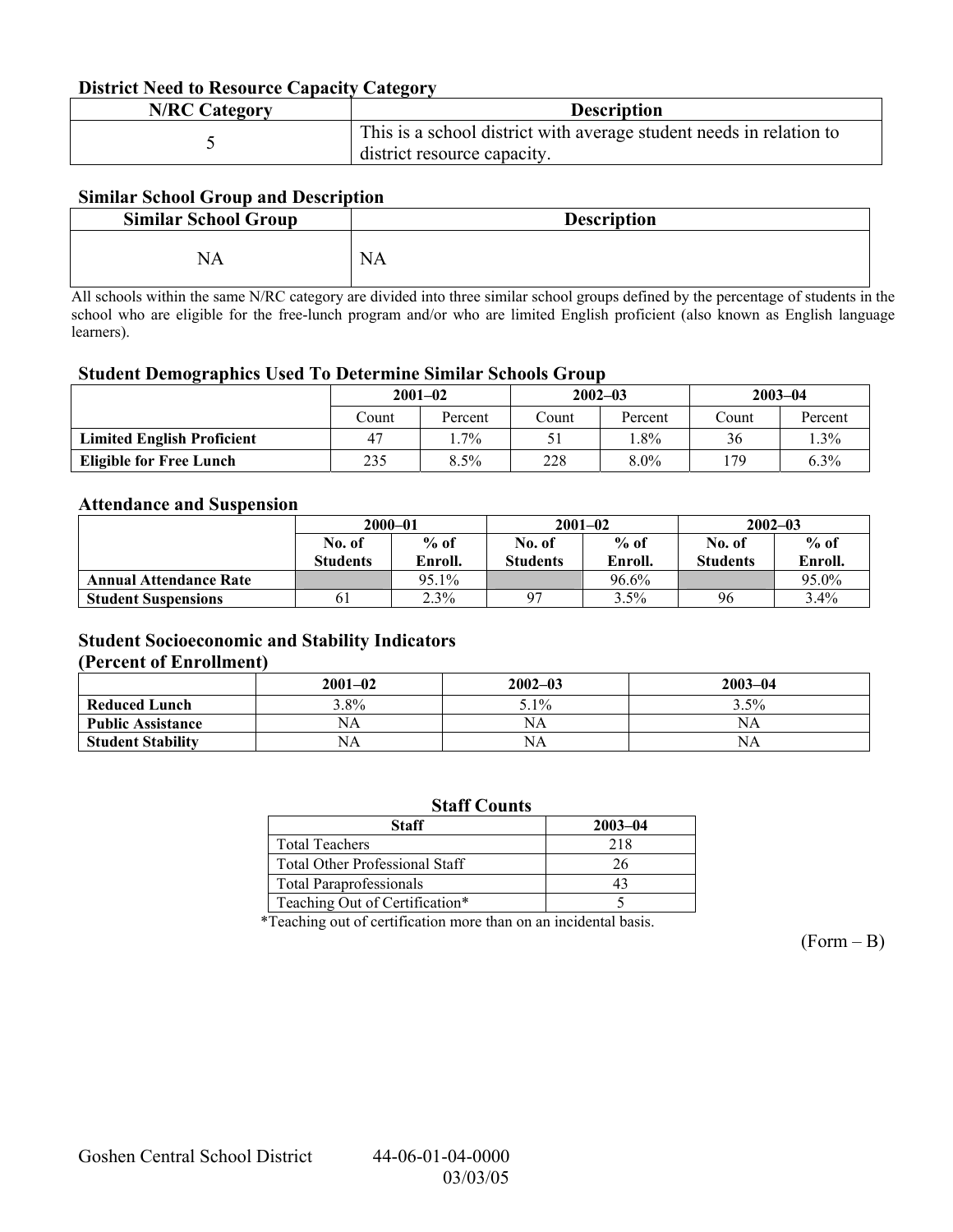# **High School Graduates and Noncompleters**

| mgn benoor Grauuates Larming regents Diplomas |                       |                                   |                                                    |                       |                                   |                                                    |                |                                   |                                                    |  |
|-----------------------------------------------|-----------------------|-----------------------------------|----------------------------------------------------|-----------------------|-----------------------------------|----------------------------------------------------|----------------|-----------------------------------|----------------------------------------------------|--|
|                                               | $2001 - 02$           |                                   |                                                    |                       | $2002 - 03$                       |                                                    |                | $2003 - 04$                       |                                                    |  |
|                                               | <b>Total</b><br>Grads | <b>Regents</b><br><b>Diplomas</b> | $\frac{6}{9}$<br><b>Regents</b><br><b>Diplomas</b> | <b>Total</b><br>Grads | <b>Regents</b><br><b>Diplomas</b> | $\frac{0}{0}$<br><b>Regents</b><br><b>Diplomas</b> | Total<br>Grads | <b>Regents</b><br><b>Diplomas</b> | $\frac{0}{0}$<br><b>Regents</b><br><b>Diplomas</b> |  |
| General<br>Education                          | 162                   | 107                               | 66%                                                | 169                   | 117                               | 69%                                                | 154            | 97                                | 63%                                                |  |
| Students with<br><b>Disabilities</b>          | 14                    |                                   | 7%                                                 | 12                    | 2                                 | 17%                                                | 11             | 2                                 | 18%                                                |  |
| All Students                                  | 176                   | 108                               | 61%                                                | 181                   | . 19                              | 66%                                                | 165            | 99                                | 60%                                                |  |

### **High School Graduates Earning Regents Diplomas\***

\*Only students awarded local diplomas (including local diplomas with Regents endorsements) are counted as high school graduates. Because of a change in data collection procedures for the 2001–02 school year, diploma counts for that year do not include counts from August 2001. Data for the 2002–03 school year include August 2002 and January and June 2003 graduates; data for the 2003–04 school year include August 2003 and January and June 2004 graduates.

#### **Distribution of 2003–04 Graduates (All Students)**

|               | To 4-vear<br>College | To 2-vear<br>College | <b>To Other Post-</b><br>Secondary | To the Military | Employment | Other |
|---------------|----------------------|----------------------|------------------------------------|-----------------|------------|-------|
| <b>Number</b> |                      | 68                   |                                    |                 |            |       |
| Percent       | 49%                  | 41%                  | $0\%$                              | 3%              | 4%         | 2%    |

#### **Number of High School Completers with Disabilities in 2003–04**

| Graduates*<br>a) | <b>Regents</b><br><b>Diplomas</b><br>b) | <b>IEP Diplomas</b><br>or Certificates | All 2003-04<br><b>Completers</b><br>$(a+c)$ |
|------------------|-----------------------------------------|----------------------------------------|---------------------------------------------|
|                  |                                         |                                        |                                             |

\*Local Diplomas (including local diplomas with Regents endorsements)

#### **High School Noncompletion Rates**

|                     |                            | $2001 - 02$     |         | $2002 - 03$     |         | $2003 - 04$     |          |
|---------------------|----------------------------|-----------------|---------|-----------------|---------|-----------------|----------|
|                     |                            | No. of          | $%$ of  | No. of          | $%$ of  | No. of          | $%$ of   |
|                     |                            | <b>Students</b> | Enroll. | <b>Students</b> | Enroll. | <b>Students</b> | Enroll.  |
| General-            | Dropped Out                | 4               |         | 23              |         | 16              | 1.9%     |
| <b>Education</b>    | Entered GED Program*       | 4               |         | h               |         | 8               | $1.0\%$  |
| <b>Students</b>     | <b>Total Noncompleters</b> |                 |         | 29              |         | 24              | 2.9%     |
| <b>Students</b>     | Dropped Out                |                 |         | h               |         |                 | 9.4%     |
| with                | Entered GED Program*       |                 |         |                 |         |                 | $3.1\%$  |
| <b>Disabilities</b> | <b>Total Noncompleters</b> |                 |         |                 |         | 4               | $12.5\%$ |
| All                 | Dropped Out                |                 | $0.6\%$ | 29              | $3.4\%$ | 19              | $2.2\%$  |
| <b>Students</b>     | Entered GED Program*       | 4               | $0.5\%$ | 6               | $0.7\%$ | Q               | $1.0\%$  |
|                     | <b>Total Noncompleters</b> | q               | 1.1%    | 35              | 4.1%    | 28              | $3.2\%$  |

\*The number and percentage of students who left a program leading to a high school diploma and entered a program leading to a high school equivalency diploma.

 $(Form - C)$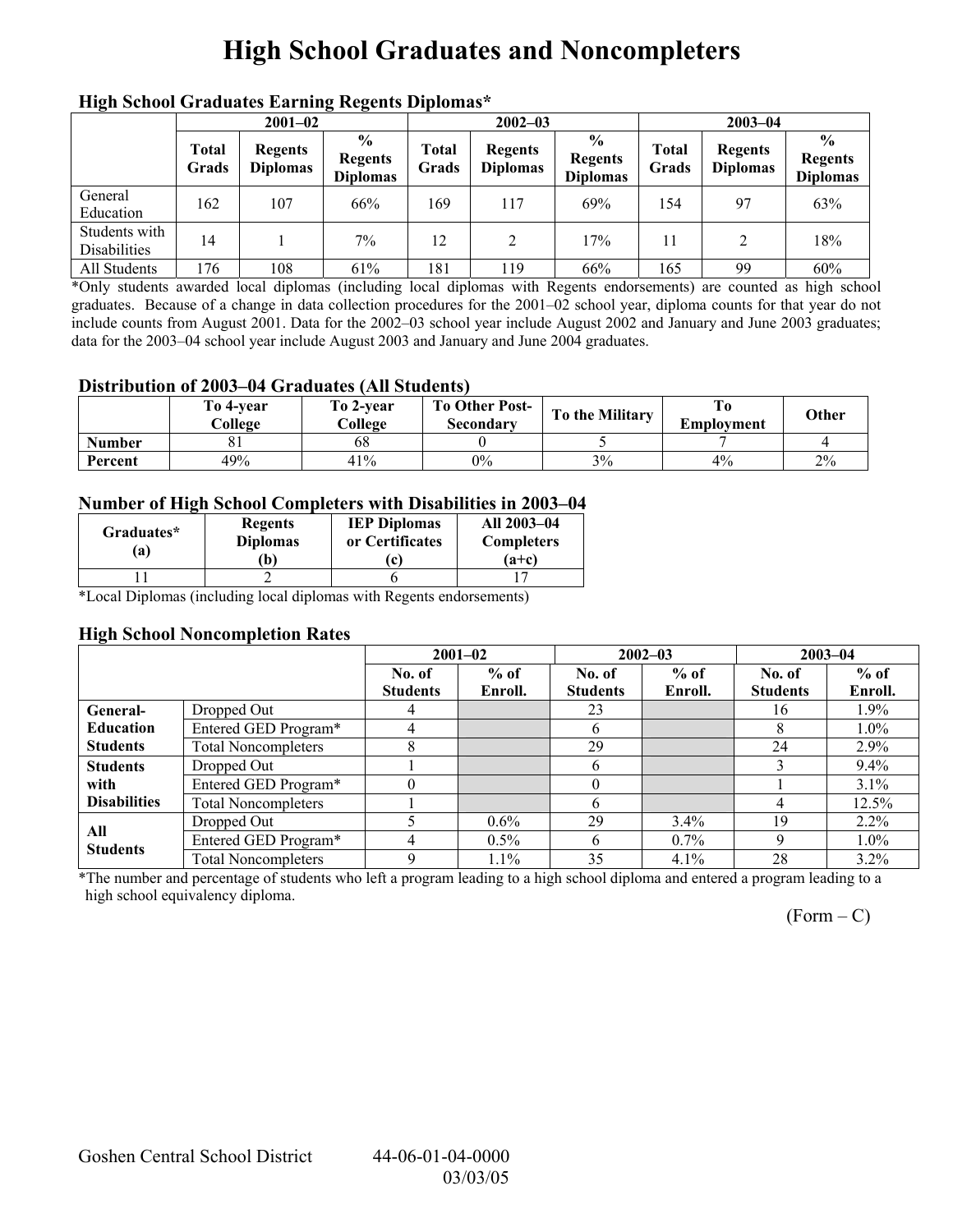# **Career Development and Occupational Studies (CDOS)**

## **Percentage of Students Documenting Self- and**  Career-Awareness Information and Career Exploration Activities, K-3

| <b>Grades</b> | $2001 - 02$ | $2002 - 03$ | $2003 - 04$ |
|---------------|-------------|-------------|-------------|
|               | 0%          | $0\%$       | $2\%$       |
|               | $0\%$       | $0\%$       | $0\%$       |

## **Students Developing a Career Plan, 4–12**

| <b>Grades</b> |                                      | $2001 - 02$ | $2002 - 03$ | $2003 - 04$ |
|---------------|--------------------------------------|-------------|-------------|-------------|
|               | Number of General-Education Students | $\theta$    | $\Omega$    | $\theta$    |
| $4 - 5$       | Number of Students with Disabilities | $\theta$    | $\Omega$    | $\theta$    |
|               | Number of All Students               | $\theta$    | $\theta$    | $\theta$    |
|               | Percent of Enrollment                | $0\%$       | $0\%$       | $0\%$       |
|               | Number of General-Education Students | 188         | $\theta$    | 196         |
| $6 - 8$       | Number of Students with Disabilities | 15          | $\Omega$    | 23          |
|               | Number of All Students               | 203         | $\Omega$    | 219         |
|               | Percent of Enrollment                | 31%         | $0\%$       | 32%         |
|               | Number of General-Education Students | 664         | 772         | 799         |
| $9 - 12$      | Number of Students with Disabilities | 73          | 75          | 81          |
|               | Number of All Students               | 737         | 847         | 880         |
|               | Percent of Enrollment                | 88%         | 100%        | 100%        |

## **Career and Technical Education (CTE) Programs**

|                                                   |       | <b>This District</b> | <b>Statewide</b> |
|---------------------------------------------------|-------|----------------------|------------------|
| <b>CTE</b> Program                                | Count | Percentage           | Average          |
| All CTE Programs                                  |       |                      |                  |
| Completed the CTE Program                         |       |                      |                  |
| Completed and Passed Regents Exams                |       |                      |                  |
| Completed and had Course Average of 75% or More   |       |                      |                  |
| Completed and Attained a HS Diploma or Equivalent |       |                      |                  |
| Completed and Whose Status is Known               |       |                      |                  |
| Completed and Were Successfully Placed            |       |                      |                  |
| Nontraditional Programs                           |       |                      |                  |
| Underrepresented Gender Members Enrolled          |       |                      |                  |
| Underrepresented Gender Members Who Completed     |       |                      |                  |

**Enrollment data are for the 2003-2004 school year; completer data are as of June 2003.** 

**Note: Blank cells indicate that either the district did not have a CTE program or did not report data.** 

 **This data is reported only at the district level.** 

 $(Form - D)$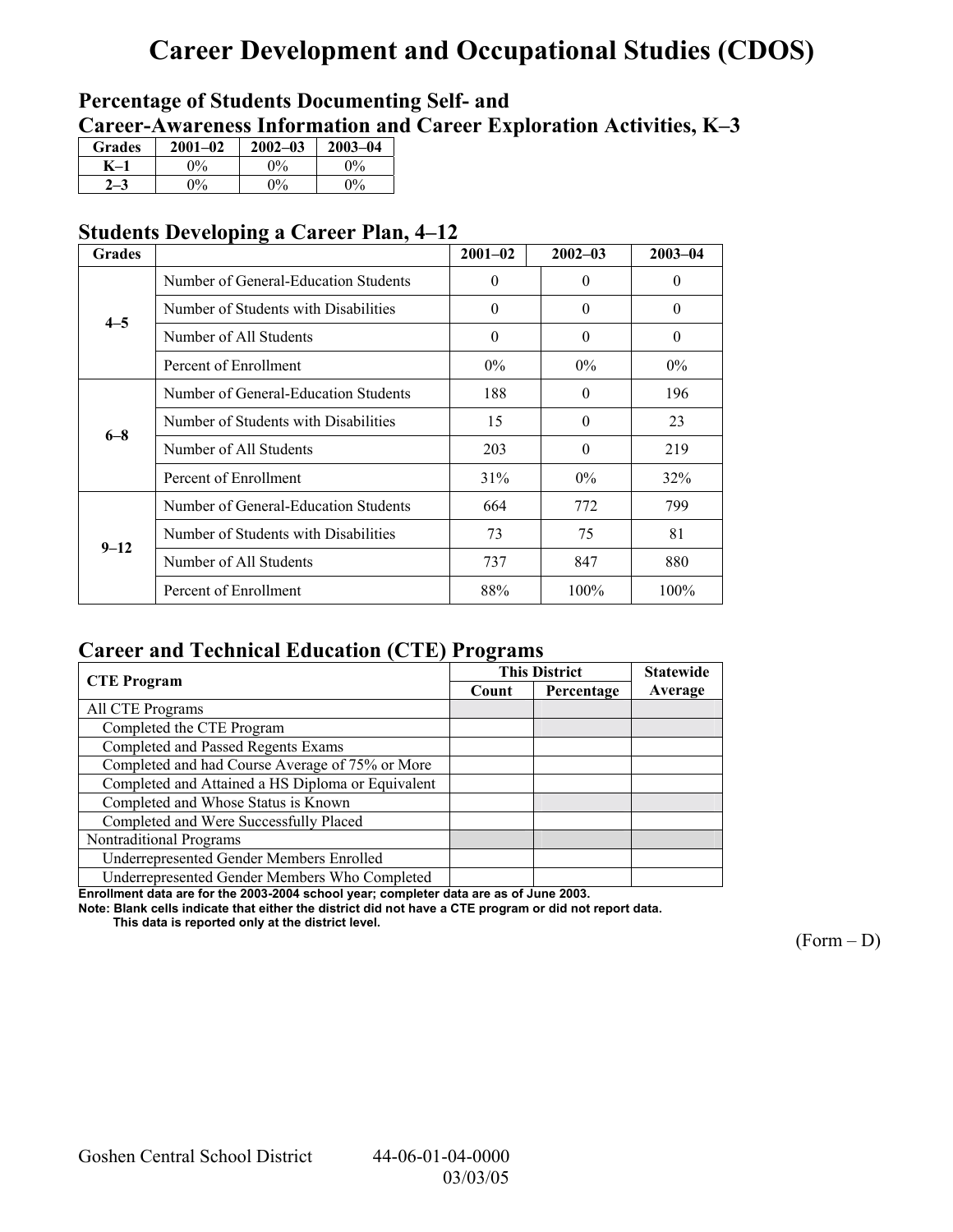# **Second Language Proficiency Examinations**

## **General-Education Students**

| <b>Test</b> | $2001 - 02$       |           |                   | $2002 - 03$ | $2003 - 04$       |           |  |
|-------------|-------------------|-----------|-------------------|-------------|-------------------|-----------|--|
|             | <b>No. Tested</b> | % Passing | <b>No. Tested</b> | % Passing   | <b>No. Tested</b> | % Passing |  |
| French      | 94                | 97%       |                   | $0\%$       |                   | $0\%$     |  |
| German      |                   | $0\%$     |                   | $0\%$       |                   | $0\%$     |  |
| Italian     |                   | $0\%$     |                   | 0%          |                   | $0\%$     |  |
| Latin       |                   | $0\%$     |                   | $0\%$       |                   | $0\%$     |  |
| Spanish     |                   | 92%       |                   | 0%          |                   | $0\%$     |  |

## **Students with Disabilities**

| <b>Test</b> | $2001 - 02$       |           |                   | $2002 - 03$ | $2003 - 04$       |           |  |
|-------------|-------------------|-----------|-------------------|-------------|-------------------|-----------|--|
|             | <b>No. Tested</b> | % Passing | <b>No. Tested</b> | % Passing   | <b>No. Tested</b> | % Passing |  |
| French      |                   | $0\%$     |                   | $0\%$       |                   | $0\%$     |  |
| German      |                   | $0\%$     |                   | $0\%$       |                   | $0\%$     |  |
| Italian     |                   | $0\%$     |                   | 0%          |                   | $0\%$     |  |
| Latin       |                   | $0\%$     |                   | 0%          |                   | $0\%$     |  |
| Spanish     |                   | $0\%$     |                   | 0%          |                   | $0\%$     |  |

# **Regents Competency Tests**

### **General-Education Students**

| <b>Test</b>       | $2001 - 02$       |           | $2002 - 03$       |           | $2003 - 04$       |           |  |
|-------------------|-------------------|-----------|-------------------|-----------|-------------------|-----------|--|
|                   | <b>No. Tested</b> | % Passing | <b>No. Tested</b> | % Passing | <b>No. Tested</b> | % Passing |  |
| Mathematics       |                   | 100%      |                   | 50%       |                   | 31%       |  |
| Science           |                   |           |                   |           |                   |           |  |
| Reading           |                   |           |                   |           |                   | 50%       |  |
| Writing           |                   |           |                   |           |                   |           |  |
| Global Studies    |                   |           |                   |           |                   | 36%       |  |
| U.S. Hist & Gov't |                   |           |                   |           |                   | 75%       |  |

### **Students with Disabilities**

| <b>Test</b>        | $2001 - 02$       |           |                   | $2002 - 03$ | $2003 - 04$       |           |  |
|--------------------|-------------------|-----------|-------------------|-------------|-------------------|-----------|--|
|                    | <b>No. Tested</b> | % Passing | <b>No. Tested</b> | % Passing   | <b>No. Tested</b> | % Passing |  |
| <b>Mathematics</b> |                   | 76%       |                   | 86%         |                   |           |  |
| Science            |                   | 33%       |                   |             |                   |           |  |
| Reading            |                   | 100%      |                   | 54%         |                   |           |  |
| Writing            |                   |           |                   | 67%         |                   | $0\%$     |  |
| Global Studies     |                   | 57%       |                   | 25%         |                   | 38%       |  |
| U.S. Hist & Gov't  |                   |           |                   | 33%         |                   |           |  |

 $(Form - E)$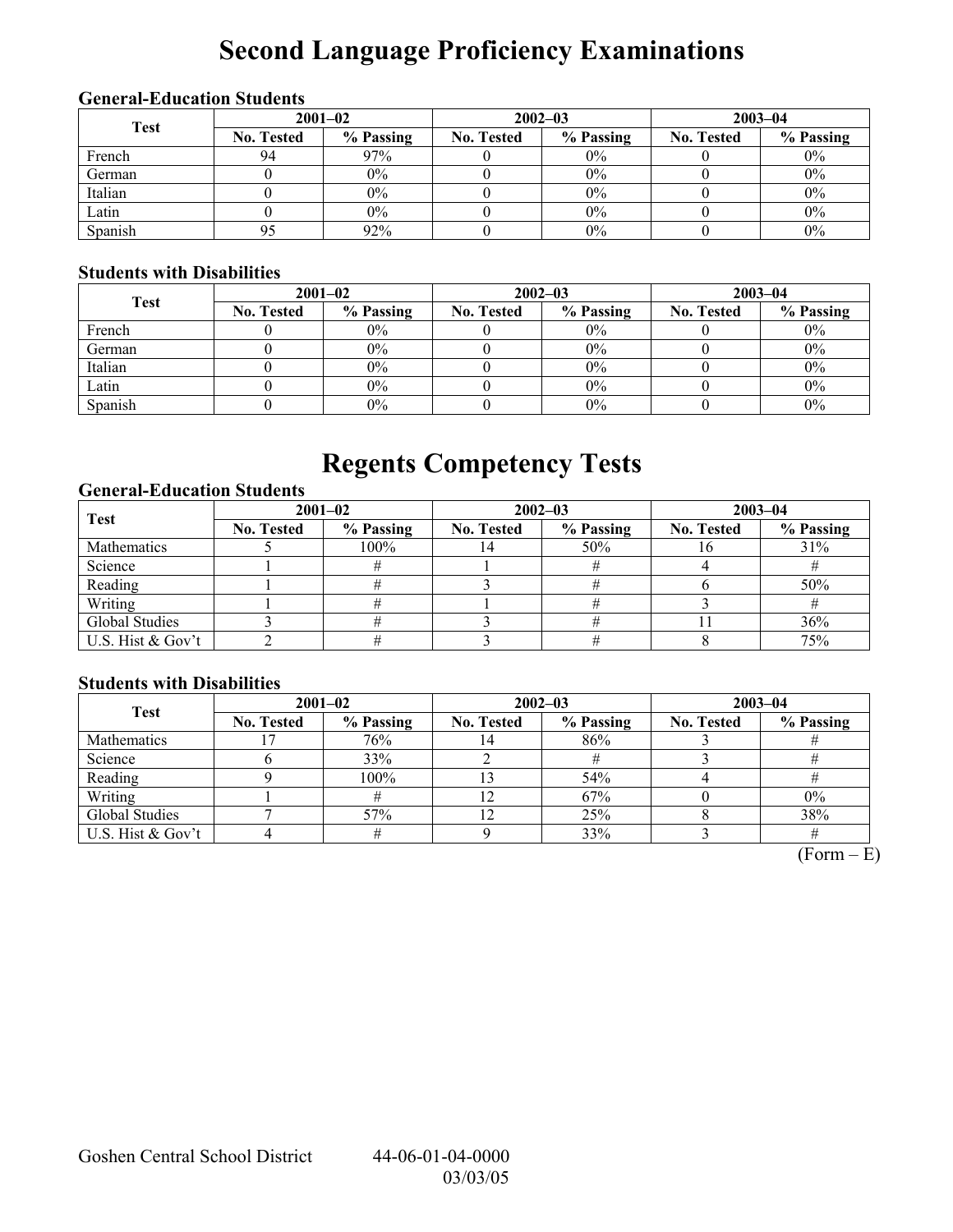|                                     | <b>All Students</b> |                                     |              |                  | <b>Students with Disabilities</b> |                         |
|-------------------------------------|---------------------|-------------------------------------|--------------|------------------|-----------------------------------|-------------------------|
|                                     | $2001 - 02$         | $2002 - 03$                         | $2003 - 04$  | $2001 - 02$      | $2002 - 03$                       | $2003 - 04$             |
|                                     |                     | <b>Comprehensive English</b>        |              |                  |                                   |                         |
| Number Tested                       | 174                 | 172                                 | 200          | 10               | 14                                | 12                      |
| Number Scoring 55-100               | 155                 | 166                                 | 191          | $\overline{4}$   | 13                                | $\boldsymbol{7}$        |
| Number Scoring 65-100               | 140                 | 148                                 | 177          | $\overline{4}$   | $\,8\,$                           | $\overline{\mathbf{3}}$ |
| Number Scoring 85-100               | 72                  | 77                                  | 98           | $\overline{0}$   | $\overline{3}$                    | $\overline{0}$          |
| Percentage of Tested Scoring 55-100 | 89%                 | 97%                                 | 95%          | 40%              | 93%                               | 58%                     |
| Percentage of Tested Scoring 65-100 | 80%                 | 86%                                 | 89%          | 40%              | 57%                               | 25%                     |
| Percentage of Tested Scoring 85-100 | 41%                 | 45%                                 | 49%          | $0\%$            | 21%                               | $0\%$                   |
|                                     |                     | <b>Mathematics A</b>                |              |                  |                                   |                         |
| Number Tested                       | 208                 | 179                                 | 22           | 16               | 3                                 | 1                       |
| Number Scoring 55-100               | 168                 | 154                                 | 17           | $\overline{7}$   | $\#$                              | $\#$                    |
| Number Scoring 65-100               | 138                 | 125                                 | 14           | 6                | $\#$                              | $\#$                    |
| Number Scoring 85-100               | 38                  | 47                                  | $\mathbf{1}$ | $\overline{0}$   | $\#$                              | $\#$                    |
| Percentage of Tested Scoring 55-100 | 81%                 | 86%                                 | 77%          | 44%              | $\#$                              | $\#$                    |
| Percentage of Tested Scoring 65-100 | 66%                 | 70%                                 | 64%          | 38%              | $\#$                              | $\#$                    |
| Percentage of Tested Scoring 85-100 | 18%                 | 26%                                 | $5\%$        | $0\%$            | $\overline{\#}$                   | $\#$                    |
|                                     |                     | <b>Mathematics B</b>                |              |                  |                                   |                         |
| Number Tested                       | $\mathbf{0}$        | $\mathbf{0}$                        | 48           | $\boldsymbol{0}$ | $\boldsymbol{0}$                  | 1                       |
| Number Scoring 55-100               | $\overline{0}$      | $\boldsymbol{0}$                    | 44           | $\overline{0}$   | $\mathbf{0}$                      | $\overline{\#}$         |
| Number Scoring 65-100               | $\overline{0}$      | $\boldsymbol{0}$                    | 37           | $\mathbf{0}$     | $\boldsymbol{0}$                  | $\#$                    |
| Number Scoring 85-100               | $\boldsymbol{0}$    | $\boldsymbol{0}$                    | $20\,$       | $\boldsymbol{0}$ | $\overline{0}$                    | $\#$                    |
| Percentage of Tested Scoring 55-100 | $0\%$               | $0\%$                               | 92%          | 0%               | 0%                                | $\#$                    |
| Percentage of Tested Scoring 65-100 | $0\%$               | $0\%$                               | 77%          | 0%               | $0\%$                             | $\#$                    |
| Percentage of Tested Scoring 85-100 | $0\%$               | $0\%$                               | 42%          | $0\%$            | $0\%$                             | $\#$                    |
|                                     |                     | <b>Global History and Geography</b> |              |                  |                                   |                         |
| Number Tested                       | 188                 | 213                                 | 212          | 17               | 11                                | $\sqrt{2}$              |
| Number Scoring 55-100               | 177                 | 195                                 | 205          | $\overline{12}$  | 6                                 | $\#$                    |
| Number Scoring 65-100               | 152                 | 182                                 | 192          | 10               | 5                                 | $\#$                    |
| Number Scoring 85-100               | 38                  | 76                                  | 83           | $\mathbf{0}$     | $\overline{0}$                    | $\overline{\#}$         |
| Percentage of Tested Scoring 55-100 | 94%                 | 92%                                 | 97%          | 71%              | 55%                               | $\overline{\#}$         |
| Percentage of Tested Scoring 65-100 | 81%                 | 85%                                 | 91%          | 59%              | 45%                               | $\#$                    |
| Percentage of Tested Scoring 85-100 | 20%                 | 36%                                 | 39%          | $\overline{0\%}$ | 0%                                | $\overline{\#}$         |
|                                     |                     | <b>U.S. History and Government</b>  |              |                  |                                   |                         |
| Number Tested                       | 185                 | 180                                 | 195          | 13               | 13                                | $\,$ $\,$               |
| Number Scoring 55-100               | 177                 | $\overline{176}$                    | 191          | $\overline{9}$   | 12                                | $\overline{8}$          |
| Number Scoring 65-100               | 166                 | 166                                 | 182          | $\overline{8}$   | $\overline{9}$                    | $\overline{7}$          |
| Number Scoring 85-100               | $\overline{69}$     | 81                                  | 104          | $\overline{2}$   | $\mathbf{1}$                      | $\mathbf{1}$            |
| Percentage of Tested Scoring 55-100 | 96%                 | 98%                                 | 98%          | 69%              | 92%                               | $100\%$                 |
| Percentage of Tested Scoring 65-100 | 90%                 | 92%                                 | 93%          | 62%              | 69%                               | 88%                     |
| Percentage of Tested Scoring 85-100 | 37%                 | 45%                                 | 53%          | 15%              | 8%                                | 12%                     |

 $\overline{(Form - F)}$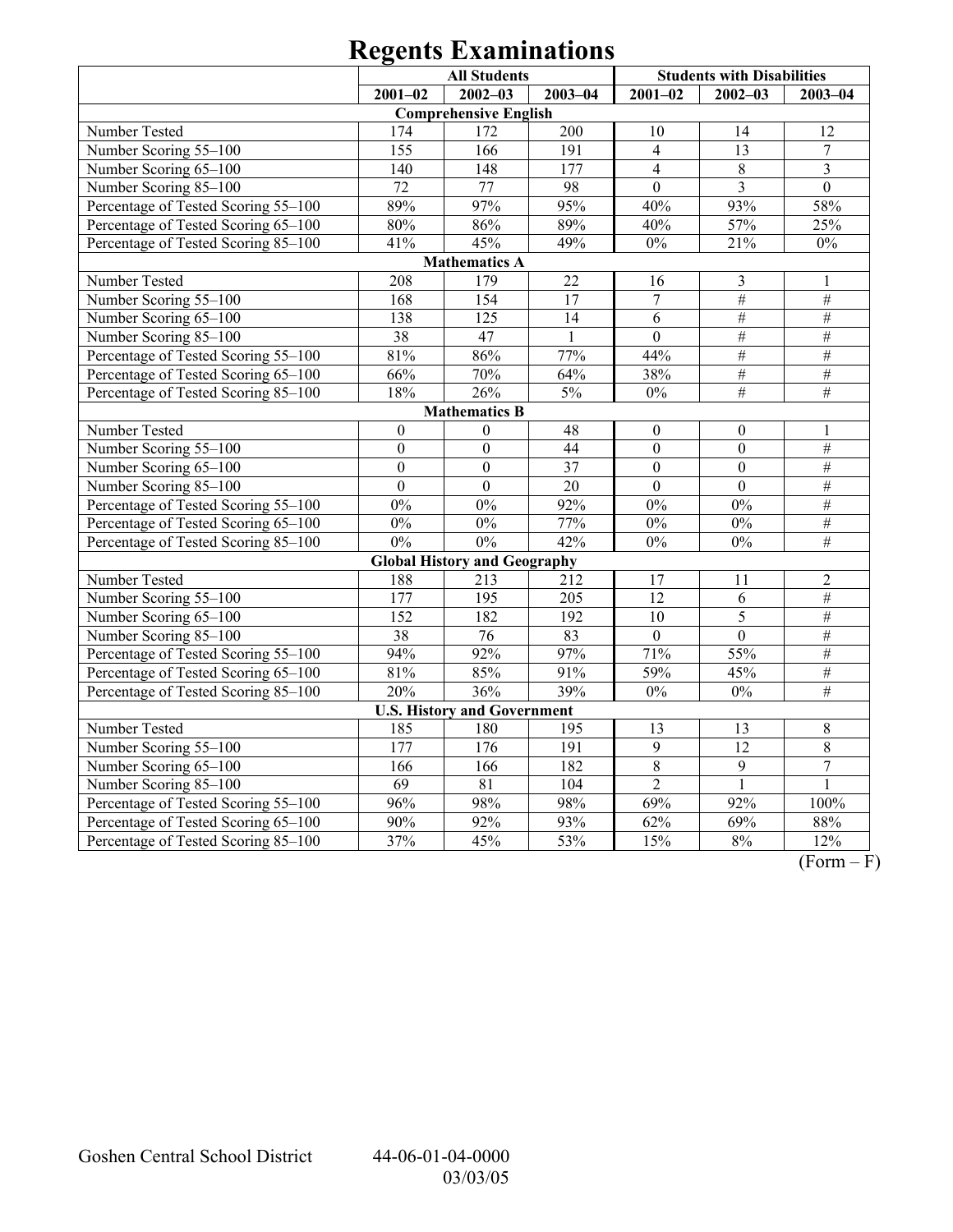|                                     | <b>All Students</b> |                                       |             |                 | <b>Students with Disabilities</b> |                  |
|-------------------------------------|---------------------|---------------------------------------|-------------|-----------------|-----------------------------------|------------------|
|                                     | $2001 - 02$         | $2002 - 03$                           | $2003 - 04$ | $2001 - 02$     | $2002 - 03$                       | $2003 - 04$      |
|                                     |                     | <b>Living Environment</b>             |             |                 |                                   |                  |
| Number Tested                       | 205                 | 225                                   | 235         | 15              | 11                                | 1                |
| Number Scoring 55-100               | 192                 | 209                                   | 230         | 13              | $8\,$                             | $\#$             |
| Number Scoring 65-100               | 184                 | 192                                   | 220         | $\overline{12}$ | 5                                 | $\#$             |
| Number Scoring 85-100               | 68                  | 52                                    | 68          | $\overline{2}$  | $\mathbf{0}$                      | $\overline{\#}$  |
| Percentage of Tested Scoring 55-100 | 94%                 | 93%                                   | 98%         | 87%             | 73%                               | $\#$             |
| Percentage of Tested Scoring 65-100 | 90%                 | 85%                                   | 94%         | 80%             | 45%                               | $\#$             |
| Percentage of Tested Scoring 85-100 | 33%                 | 23%                                   | 29%         | 13%             | $0\%$                             | $\overline{\#}$  |
|                                     |                     | <b>Physical Setting/Earth Science</b> |             |                 |                                   |                  |
| Number Tested                       | 169                 | 157                                   | 147         | 5               | $\mathfrak{2}$                    | $\theta$         |
| Number Scoring 55-100               | 154                 | 151                                   | 140         | 5               | $\overline{\#}$                   | $\mathbf{0}$     |
| Number Scoring 65-100               | 141                 | 137                                   | 135         | $\overline{5}$  | $\#$                              | $\mathbf{0}$     |
| Number Scoring 85-100               | 35                  | 67                                    | 42          | $\mathbf{1}$    | $\#$                              | $\boldsymbol{0}$ |
| Percentage of Tested Scoring 55-100 | 91%                 | 96%                                   | 95%         | 100%            | $\#$                              | $0\%$            |
| Percentage of Tested Scoring 65-100 | 83%                 | 87%                                   | 92%         | 100%            | $\#$                              | $0\%$            |
| Percentage of Tested Scoring 85-100 | 21%                 | 43%                                   | 29%         | 20%             | #                                 | $0\%$            |
|                                     |                     | <b>Physical Setting/Chemistry</b>     |             |                 |                                   |                  |
| Number Tested                       | 116                 | 118                                   | 99          | $\overline{c}$  | 4                                 |                  |
| Number Scoring 55-100               | 106                 | 106                                   | 93          | $\#$            | $\overline{\#}$                   | $\overline{\#}$  |
| Number Scoring 65-100               | 70                  | 70                                    | 69          | #               | $\#$                              | $\#$             |
| Number Scoring 85-100               | 15                  | 9                                     | 10          | $\#$            | $\#$                              | #                |
| Percentage of Tested Scoring 55-100 | 91%                 | 90%                                   | 94%         | $\overline{\#}$ | $\#$                              | $\overline{\#}$  |
| Percentage of Tested Scoring 65-100 | 60%                 | 59%                                   | 70%         | $\#$            | $\overline{\#}$                   | $\#$             |
| Percentage of Tested Scoring 85-100 | 13%                 | 8%                                    | 10%         | #               | #                                 | #                |
|                                     |                     | <b>Physical Setting/Physics</b>       |             |                 |                                   |                  |
| Number Tested                       |                     |                                       | 23          |                 |                                   | $\mathbf{1}$     |
| Number Scoring 55-100               |                     |                                       | 23          |                 |                                   | $\overline{\#}$  |
| Number Scoring 65-100               |                     |                                       | 22          |                 |                                   | $\#$             |
| Number Scoring 85-100               |                     |                                       | 9           |                 |                                   | $\overline{\#}$  |
| Percentage of Tested Scoring 55-100 |                     |                                       | 100%        |                 |                                   | $\#$             |
| Percentage of Tested Scoring 65-100 |                     |                                       | 96%         |                 |                                   | $\#$             |
| Percentage of Tested Scoring 85-100 |                     |                                       | 39%         |                 |                                   | $\overline{\#}$  |

\* Physical Setting/Physics results for 2001–02 and 2002–03 are not included in the report card because the Department issued new conversion charts for assessments administered in those years.

 $(Form - G)$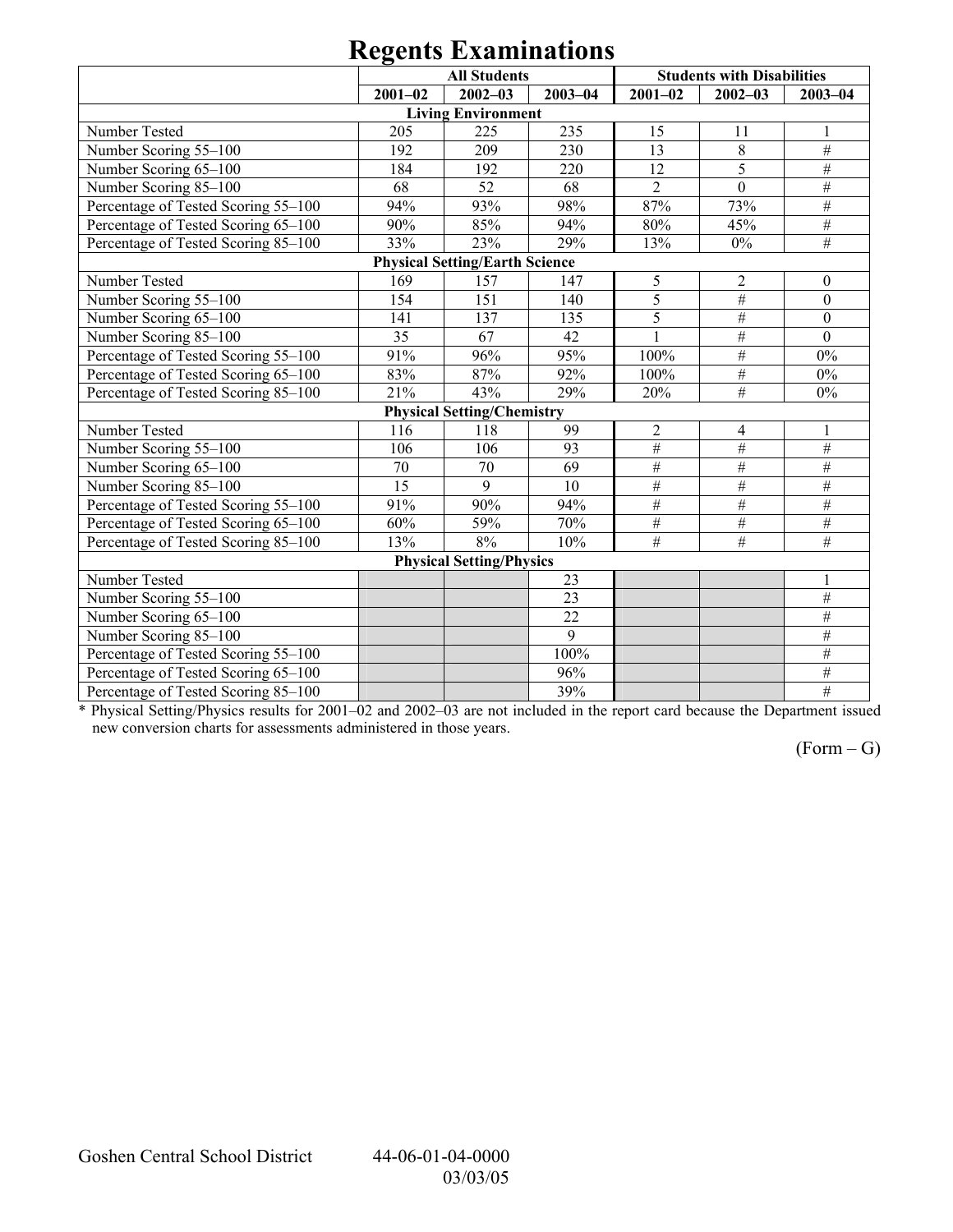|                                     | <b>All Students</b> |                              | <b>Students with Disabilities</b> |                  |                  |                  |
|-------------------------------------|---------------------|------------------------------|-----------------------------------|------------------|------------------|------------------|
|                                     | $2001 - 02$         | $2002 - 03$                  | $2003 - 04$                       | $2001 - 02$      | $2002 - 03$      | $2003 - 04$      |
|                                     |                     | <b>Comprehensive French</b>  |                                   |                  |                  |                  |
| Number Tested                       | 50                  | 42                           | 35                                | $\boldsymbol{0}$ | $\boldsymbol{0}$ | $\boldsymbol{0}$ |
| Number Scoring 55-100               | 50                  | 41                           | 35                                | $\boldsymbol{0}$ | $\mathbf{0}$     | $\boldsymbol{0}$ |
| Number Scoring 65-100               | 45                  | 41                           | 35                                | $\boldsymbol{0}$ | $\boldsymbol{0}$ | $\boldsymbol{0}$ |
| Number Scoring 85-100               | 17                  | 31                           | 26                                | $\theta$         | $\theta$         | $\theta$         |
| Percentage of Tested Scoring 55-100 | 100%                | 98%                          | 100%                              | $0\%$            | $0\%$            | $0\%$            |
| Percentage of Tested Scoring 65-100 | 90%                 | 98%                          | 100%                              | $0\%$            | $0\%$            | $0\%$            |
| Percentage of Tested Scoring 85-100 | 34%                 | 74%                          | 74%                               | $0\%$            | $0\%$            | $0\%$            |
|                                     |                     | <b>Comprehensive Italian</b> |                                   |                  |                  |                  |
| Number Tested                       | $\overline{0}$      | $\boldsymbol{0}$             | $\boldsymbol{0}$                  | $\boldsymbol{0}$ | $\boldsymbol{0}$ | $\boldsymbol{0}$ |
| Number Scoring 55-100               | $\boldsymbol{0}$    | $\boldsymbol{0}$             | $\boldsymbol{0}$                  | $\boldsymbol{0}$ | $\mathbf{0}$     | $\boldsymbol{0}$ |
| Number Scoring 65-100               | $\boldsymbol{0}$    | $\boldsymbol{0}$             | $\boldsymbol{0}$                  | $\boldsymbol{0}$ | $\boldsymbol{0}$ | $\boldsymbol{0}$ |
| Number Scoring 85-100               | $\overline{0}$      | $\overline{0}$               | $\mathbf{0}$                      | $\mathbf{0}$     | $\mathbf{0}$     | $\mathbf{0}$     |
| Percentage of Tested Scoring 55-100 | $0\%$               | $0\%$                        | $0\%$                             | $0\%$            | $0\%$            | $0\%$            |
| Percentage of Tested Scoring 65-100 | $0\%$               | $0\%$                        | $0\%$                             | $0\%$            | $0\%$            | $0\%$            |
| Percentage of Tested Scoring 85-100 | $0\%$               | $0\%$                        | $0\%$                             | $0\%$            | $0\%$            | $0\%$            |
|                                     |                     | <b>Comprehensive German</b>  |                                   |                  |                  |                  |
| Number Tested                       | $\mathbf{0}$        | $\boldsymbol{0}$             | $\boldsymbol{0}$                  | $\boldsymbol{0}$ | $\boldsymbol{0}$ | $\boldsymbol{0}$ |
| Number Scoring 55-100               | $\boldsymbol{0}$    | $\boldsymbol{0}$             | $\boldsymbol{0}$                  | $\boldsymbol{0}$ | $\mathbf{0}$     | $\boldsymbol{0}$ |
| Number Scoring 65-100               | $\boldsymbol{0}$    | $\boldsymbol{0}$             | $\boldsymbol{0}$                  | $\boldsymbol{0}$ | $\boldsymbol{0}$ | $\boldsymbol{0}$ |
| Number Scoring 85-100               | $\mathbf{0}$        | $\overline{0}$               | $\mathbf{0}$                      | $\mathbf{0}$     | $\mathbf{0}$     | $\mathbf{0}$     |
| Percentage of Tested Scoring 55-100 | $0\%$               | $0\%$                        | $0\%$                             | $0\%$            | $0\%$            | $0\%$            |
| Percentage of Tested Scoring 65-100 | $0\%$               | $0\%$                        | $0\%$                             | $0\%$            | $0\%$            | $0\%$            |
| Percentage of Tested Scoring 85-100 | $0\%$               | $0\%$                        | $0\%$                             | $0\%$            | $0\%$            | $0\%$            |
|                                     |                     | <b>Comprehensive Hebrew</b>  |                                   |                  |                  |                  |
| Number Tested                       | $\boldsymbol{0}$    |                              | $\boldsymbol{0}$                  | $\boldsymbol{0}$ | $\boldsymbol{0}$ | $\boldsymbol{0}$ |
| Number Scoring 55-100               | $\boldsymbol{0}$    | $\#$                         | $\boldsymbol{0}$                  | $\boldsymbol{0}$ | $\mathbf{0}$     | $\boldsymbol{0}$ |
| Number Scoring 65-100               | $\boldsymbol{0}$    | $\#$                         | $\boldsymbol{0}$                  | $\boldsymbol{0}$ | $\boldsymbol{0}$ | $\boldsymbol{0}$ |
| Number Scoring 85-100               | $\boldsymbol{0}$    | $\#$                         | $\boldsymbol{0}$                  | $\boldsymbol{0}$ | $\mathbf{0}$     | $\boldsymbol{0}$ |
| Percentage of Tested Scoring 55-100 | $0\%$               | $\#$                         | $0\%$                             | $0\%$            | $0\%$            | $0\%$            |
| Percentage of Tested Scoring 65-100 | $0\%$               | $\#$                         | $0\%$                             | $0\%$            | $0\%$            | $0\%$            |
| Percentage of Tested Scoring 85-100 | $0\%$               | #                            | $0\%$                             | $0\%$            | $0\%$            | $0\%$            |
|                                     |                     | <b>Comprehensive Spanish</b> |                                   |                  |                  |                  |
| Number Tested                       | 73                  | 96                           | 121                               | 1                | -1               | $\boldsymbol{0}$ |
| Number Scoring 55-100               | 73                  | 96                           | 120                               | $\frac{1}{2}$    | $\frac{1}{2}$    | $\boldsymbol{0}$ |
| Number Scoring 65-100               | 73                  | 95                           | 113                               | #                | #                | $\boldsymbol{0}$ |
| Number Scoring 85-100               | 53                  | 69                           | 56                                | $\#$             | $\#$             | $\mathbf{0}$     |
| Percentage of Tested Scoring 55-100 | 100%                | 100%                         | 99%                               | $\#$             | $\#$             | $0\%$            |
| Percentage of Tested Scoring 65-100 | 100%                | 99%                          | 93%                               | $\overline{\#}$  | $\frac{1}{2}$    | $0\%$            |
| Percentage of Tested Scoring 85-100 | 73%                 | 72%                          | 46%                               | $\overline{\#}$  | $\overline{\#}$  | $0\%$            |
|                                     |                     | <b>Comprehensive Latin</b>   |                                   |                  |                  |                  |
| Number Tested                       | 7                   | 9                            | 11                                | $\boldsymbol{0}$ | 1                | $\boldsymbol{0}$ |
| Number Scoring 55-100               | 7                   | 8                            | 11                                | $\boldsymbol{0}$ | $\#$             | $\boldsymbol{0}$ |
| Number Scoring 65-100               | 7                   | 8                            | 11                                | $\boldsymbol{0}$ | $\overline{\#}$  | $\boldsymbol{0}$ |
| Number Scoring 85-100               | 5                   | 6                            | 10                                | $\mathbf{0}$     | $\overline{\#}$  | $\theta$         |
| Percentage of Tested Scoring 55-100 | 100%                | 89%                          | 100%                              | $0\%$            | $\frac{1}{2}$    | $0\%$            |
| Percentage of Tested Scoring 65-100 | 100%                | 89%                          | 100%                              | $0\%$            | $\#$             | $0\%$            |
| Percentage of Tested Scoring 85-100 | 71%                 | 67%                          | 91%                               | $0\%$            | $\#$             | $0\%$            |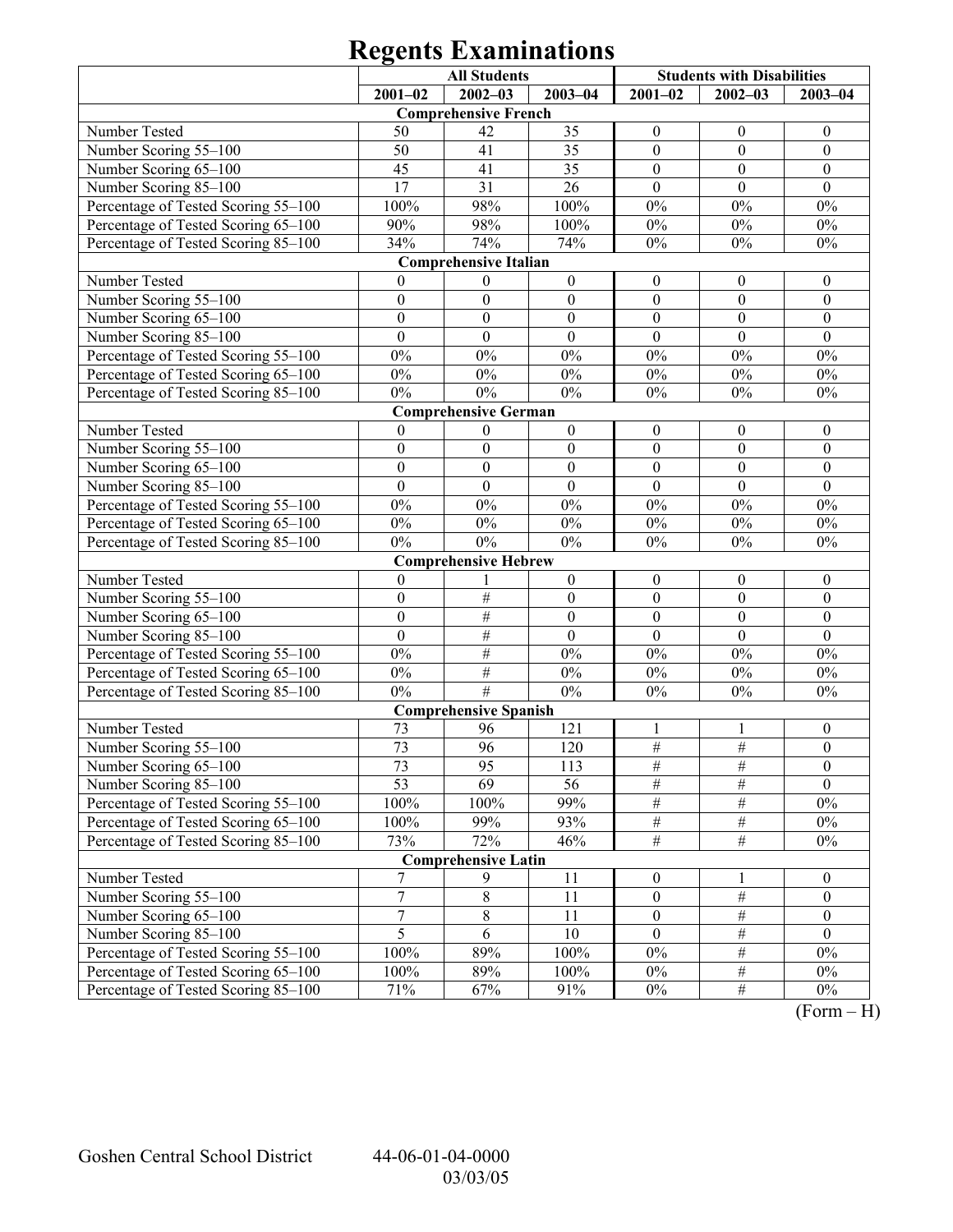|                                                                            | <b>All Students</b> |             |             | <b>Students with Disabilities</b> |             |             |  |
|----------------------------------------------------------------------------|---------------------|-------------|-------------|-----------------------------------|-------------|-------------|--|
|                                                                            | $2001 - 02$         | $2002 - 03$ | $2003 - 04$ | $2001 - 02$                       | $2002 - 03$ | $2003 - 04$ |  |
| <b>Sequential Mathematics, Course III (last administered January 2004)</b> |                     |             |             |                                   |             |             |  |
| Number Tested                                                              | 124                 | 86          |             |                                   |             |             |  |
| Number Scoring 55–100                                                      | 80                  | 58          |             | #                                 | #           |             |  |
| Number Scoring 65-100                                                      | 69                  | 57          |             | #                                 | #           |             |  |
| Number Scoring 85-100                                                      | 33                  | 25          |             | #                                 | #           |             |  |
| Percentage of Tested Scoring 55-100                                        | 65%                 | 67%         | $0\%$       | #                                 | #           | $0\%$       |  |
| Percentage of Tested Scoring 65-100                                        | 56%                 | 66%         | $0\%$       | #                                 | #           | 0%          |  |
| Percentage of Tested Scoring 85–100                                        | 27%                 | 29%         | $0\%$       | #                                 | #           | $0\%$       |  |

# **Introduction to Occupations Examination**

|                                       | $2001 - 02$       |           |                   | $2002 - 03$ | $2003 - 04$       |           |  |
|---------------------------------------|-------------------|-----------|-------------------|-------------|-------------------|-----------|--|
|                                       | <b>No. Tested</b> | % Passing | <b>No. Tested</b> | % Passing   | <b>No. Tested</b> | % Passing |  |
| General-Education Students            |                   |           |                   | $0\%$       |                   | 0%        |  |
| <b>Students with Disabilities</b>     |                   | $0\%$     |                   | $0\%$       |                   | $0\%$     |  |
| $\sim$ $\sim$ $\sim$<br>$\mathbf{11}$ |                   | $\cdots$  |                   | 0.00100     |                   |           |  |

District reports contain data for all students with disabilities enrolled in the district for the 2001–02 school year.

# **Elementary-Level Social Studies**

|                 |                                   | <b>Number</b><br>Tested | % at Level 1 | % at Level 2 | $\%$ at Level 3 | % at Level 4 |
|-----------------|-----------------------------------|-------------------------|--------------|--------------|-----------------|--------------|
|                 | <b>General-Education Students</b> | 210                     | 8%           | 6%           | 56%             | 31%          |
| <b>Nov 2003</b> | <b>Students with Disabilities</b> |                         | 38%          | 29%          | 33%             | $0\%$        |
|                 | All Students                      | 231                     | 10%          | 8%           | 54%             | 28%          |

# **Middle-Level Social Studies**

|                  |                                   | <b>Number</b><br><b>Tested</b> | $\%$ at Level 1 | % at Level 2 | $\frac{1}{2}$ % at Level 3 | % at Level 4 |
|------------------|-----------------------------------|--------------------------------|-----------------|--------------|----------------------------|--------------|
|                  | <b>General-Education Students</b> | 198                            | $1\%$           | 36%          | 51%                        | 13%          |
| <b>June 2004</b> | <b>Students with Disabilities</b> | 22                             | 23%             | 64%          | 14%                        | $0\%$        |
|                  | All Students                      | 220                            | 3%              | 39%          | 47%                        | 12%          |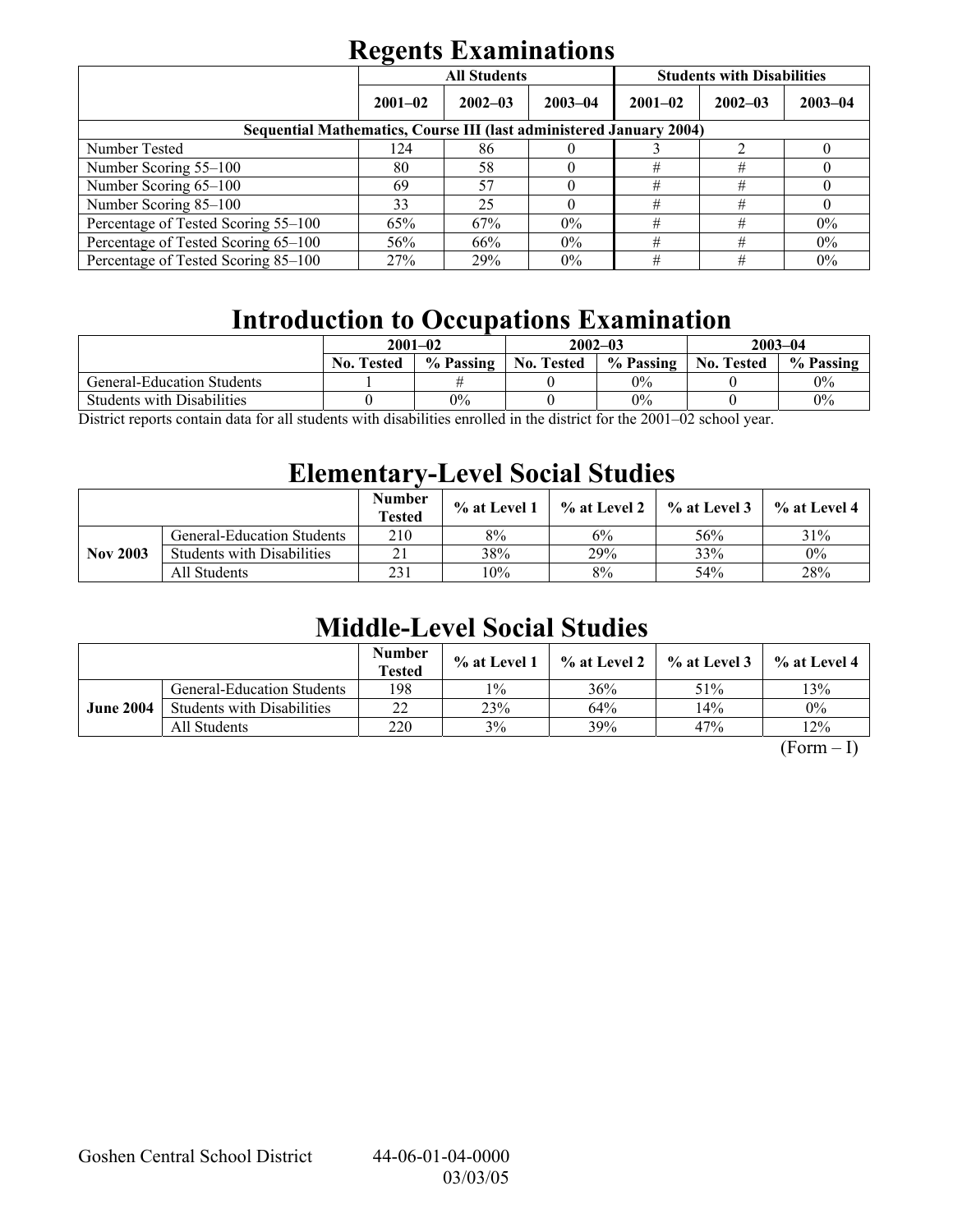# **New York State Alternate Assessments (NYSAA) 2003-04**

|                         | <b>Count of Students</b>                                                              |                        |   |   |   |          |  |  |  |
|-------------------------|---------------------------------------------------------------------------------------|------------------------|---|---|---|----------|--|--|--|
| <b>Test</b>             | <b>Not Tested</b><br>Level 4<br><b>Tested</b><br>Level 2<br>Level 3<br><b>Level 1</b> |                        |   |   |   |          |  |  |  |
| <b>Elementary Level</b> |                                                                                       |                        |   |   |   |          |  |  |  |
| Social Studies          |                                                                                       |                        | # | # | # | #        |  |  |  |
| <b>Middle Level</b>     |                                                                                       |                        |   |   |   |          |  |  |  |
| Social Studies          |                                                                                       |                        |   |   |   |          |  |  |  |
|                         |                                                                                       | <b>Secondary Level</b> |   |   |   |          |  |  |  |
| English Language Arts   |                                                                                       |                        | # |   | # | #        |  |  |  |
| <b>Social Studies</b>   |                                                                                       |                        |   |   |   | $\theta$ |  |  |  |
| Mathematics             |                                                                                       |                        |   |   |   |          |  |  |  |
| Science                 |                                                                                       |                        |   |   |   |          |  |  |  |

## **2000 Cohort Performance on Regents Examinations after Four Years**

|                              |                                    | <b>General-Education Students</b>    |                |                                    | <b>Students with Disabilities</b>    |                | <b>All Students</b>                |                                      |                |  |
|------------------------------|------------------------------------|--------------------------------------|----------------|------------------------------------|--------------------------------------|----------------|------------------------------------|--------------------------------------|----------------|--|
|                              | Global<br><b>History</b><br>& Geo. | U.S.<br><b>History</b><br>$\&$ Gov't | <b>Science</b> | Global<br><b>History</b><br>& Geo. | U.S.<br><b>History</b><br>$\&$ Gov't | <b>Science</b> | Global<br><b>History</b><br>& Geo. | U.S.<br><b>History</b><br>$\&$ Gov't | <b>Science</b> |  |
| <b>Cohort Enrollment</b>     | 163                                | 163                                  | 163            |                                    |                                      | 15             | 178                                | 178                                  | 178            |  |
| Number Scoring 55–64         |                                    |                                      |                |                                    |                                      |                |                                    |                                      |                |  |
| Number Scoring 65–84         | 111                                | 75                                   | 99             |                                    |                                      |                | 119                                | 82                                   | 107            |  |
| Number Scoring 85–100        | 37                                 | 78                                   | 52             |                                    |                                      |                | 37                                 | 79                                   | 54             |  |
| <b>Approved Alternatives</b> |                                    |                                      |                |                                    |                                      |                |                                    |                                      |                |  |

 $(Form - J)$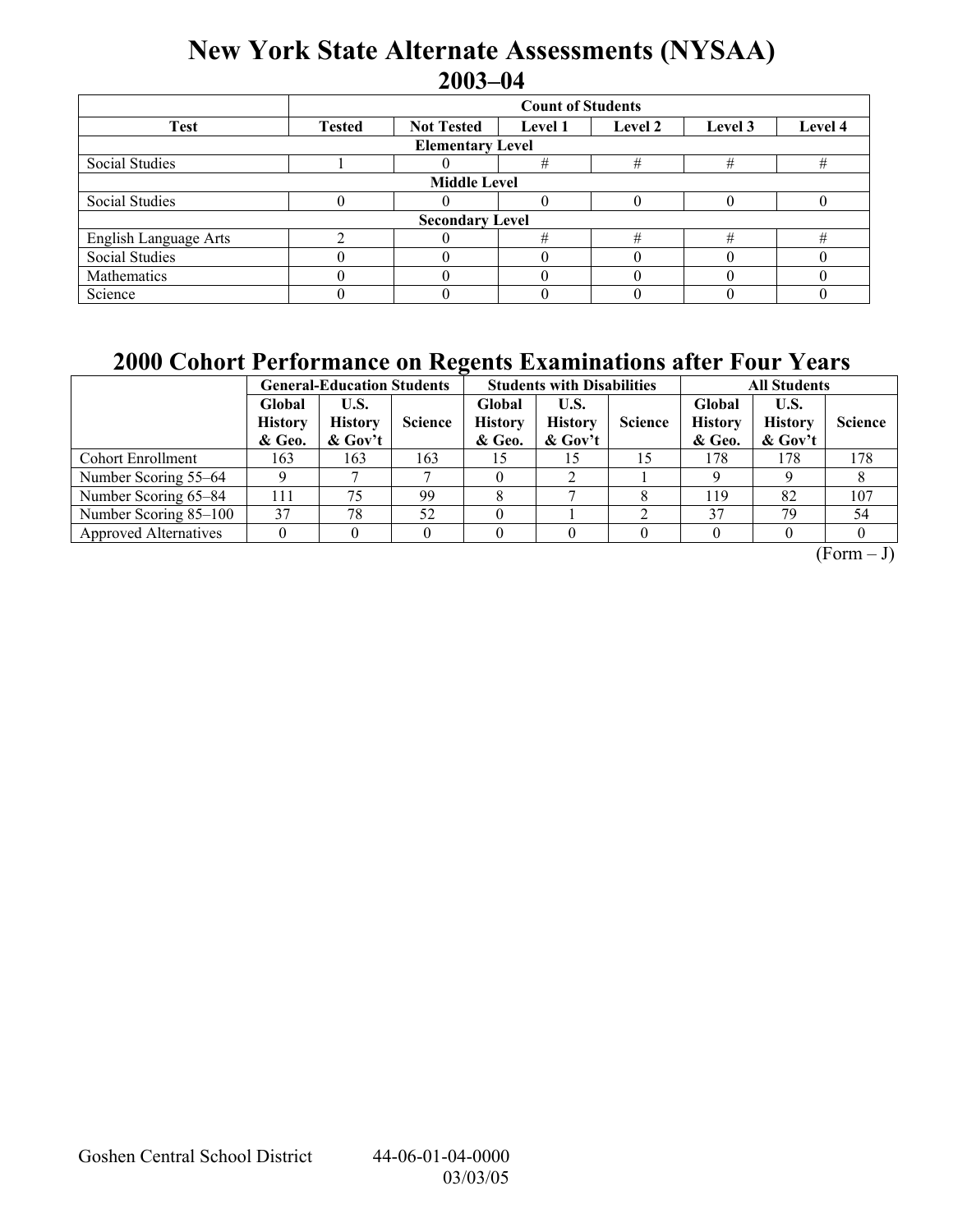## **New York State English as a Second Language Achievement Tests (NYSESLAT)\***

|                                    |             | <b>All Students</b>                |                  | <b>Students with Disabilities</b> |             |                  |  |  |  |  |
|------------------------------------|-------------|------------------------------------|------------------|-----------------------------------|-------------|------------------|--|--|--|--|
|                                    | $2001 - 02$ | $2002 - 03$                        | $2003 - 04$      | $2001 - 02$                       | $2002 - 03$ | $2003 - 04$      |  |  |  |  |
| Listening and Speaking (Grade K-1) |             |                                    |                  |                                   |             |                  |  |  |  |  |
| Number Tested                      |             |                                    | 18               |                                   |             | $\mathbf{0}$     |  |  |  |  |
| Beginning $(0-18)$                 |             |                                    | $\mathbf{0}$     |                                   |             | $\boldsymbol{0}$ |  |  |  |  |
| Intermediate (19-31)               |             |                                    | $\mathbf{0}$     |                                   |             | $\boldsymbol{0}$ |  |  |  |  |
| Advanced (32-36)                   |             |                                    | 10               |                                   |             | $\boldsymbol{0}$ |  |  |  |  |
| Proficient (37-39)                 |             |                                    | 8                |                                   |             | $\boldsymbol{0}$ |  |  |  |  |
|                                    |             | Reading and Writing (Grade K-1)    |                  |                                   |             |                  |  |  |  |  |
| Number Tested                      |             |                                    | 18               |                                   |             | $\boldsymbol{0}$ |  |  |  |  |
| Beginning $(0-14)$                 |             |                                    | 4                |                                   |             | $\boldsymbol{0}$ |  |  |  |  |
| Intermediate (15-24)               |             |                                    | 5                |                                   |             | $\boldsymbol{0}$ |  |  |  |  |
| Advanced (25-32)                   |             |                                    | $\overline{7}$   |                                   |             | $\boldsymbol{0}$ |  |  |  |  |
| Proficient (33-35)                 |             |                                    | $\overline{2}$   |                                   |             | $\boldsymbol{0}$ |  |  |  |  |
|                                    |             | Listening and Speaking (Grade 2-4) |                  |                                   |             |                  |  |  |  |  |
| Number Tested                      |             |                                    | 20               |                                   |             | 1                |  |  |  |  |
| Beginning $(0-18)$                 |             |                                    | $\mathbf{0}$     |                                   |             | $\#$             |  |  |  |  |
| Intermediate $(19-31)$             |             |                                    | 1                |                                   |             | $\#$             |  |  |  |  |
| Advanced (32-36)                   |             |                                    | $\tau$           |                                   |             | $\#$             |  |  |  |  |
| Proficient (37-39)                 |             |                                    | 12               |                                   |             | $\overline{\#}$  |  |  |  |  |
|                                    |             | Reading and Writing (Grade 2-4)    |                  |                                   |             |                  |  |  |  |  |
| Number Tested                      |             |                                    | 20               |                                   |             | 1                |  |  |  |  |
| Beginning $(0-14)$                 |             |                                    | 3                |                                   |             | $\overline{\#}$  |  |  |  |  |
| Intermediate (15-24)               |             |                                    | 5                |                                   |             | $\overline{\#}$  |  |  |  |  |
| Advanced (25-32)                   |             |                                    | 11               |                                   |             | $\#$             |  |  |  |  |
| Proficient $(33-35)$               |             |                                    |                  |                                   |             | $\overline{\#}$  |  |  |  |  |
|                                    |             | Listening and Speaking (Grade 5-6) |                  |                                   |             |                  |  |  |  |  |
| Number Tested                      |             |                                    | 6                |                                   |             | $\mathbf{1}$     |  |  |  |  |
| Beginning $(0-18)$                 |             |                                    | $\theta$         |                                   |             | $\overline{\#}$  |  |  |  |  |
| Intermediate (19–31)               |             |                                    | $\mathbf{0}$     |                                   |             | $\overline{\#}$  |  |  |  |  |
| Advanced (32-36)                   |             |                                    | $\overline{2}$   |                                   |             | $\frac{1}{2}$    |  |  |  |  |
| Proficient (37-39)                 |             |                                    | 4                |                                   |             | $\overline{\#}$  |  |  |  |  |
|                                    |             | Reading and Writing (Grade 5-6)    |                  |                                   |             |                  |  |  |  |  |
| Number Tested                      |             |                                    | 6                |                                   |             | 1                |  |  |  |  |
| Beginning $(0-14)$                 |             |                                    |                  |                                   |             | $\#$             |  |  |  |  |
| Intermediate (15-24)               |             |                                    | 3                |                                   |             | $\#$             |  |  |  |  |
| Advanced (25-32)                   |             |                                    | $\overline{2}$   |                                   |             | #                |  |  |  |  |
| Proficient (33-35)                 |             |                                    | $\boldsymbol{0}$ |                                   |             | $\overline{\#}$  |  |  |  |  |

\*The NYSESLAT was first administered in the 2002-03 school year, but complete data for all school districts were not available until 2003-04.

 $(Form - K)$